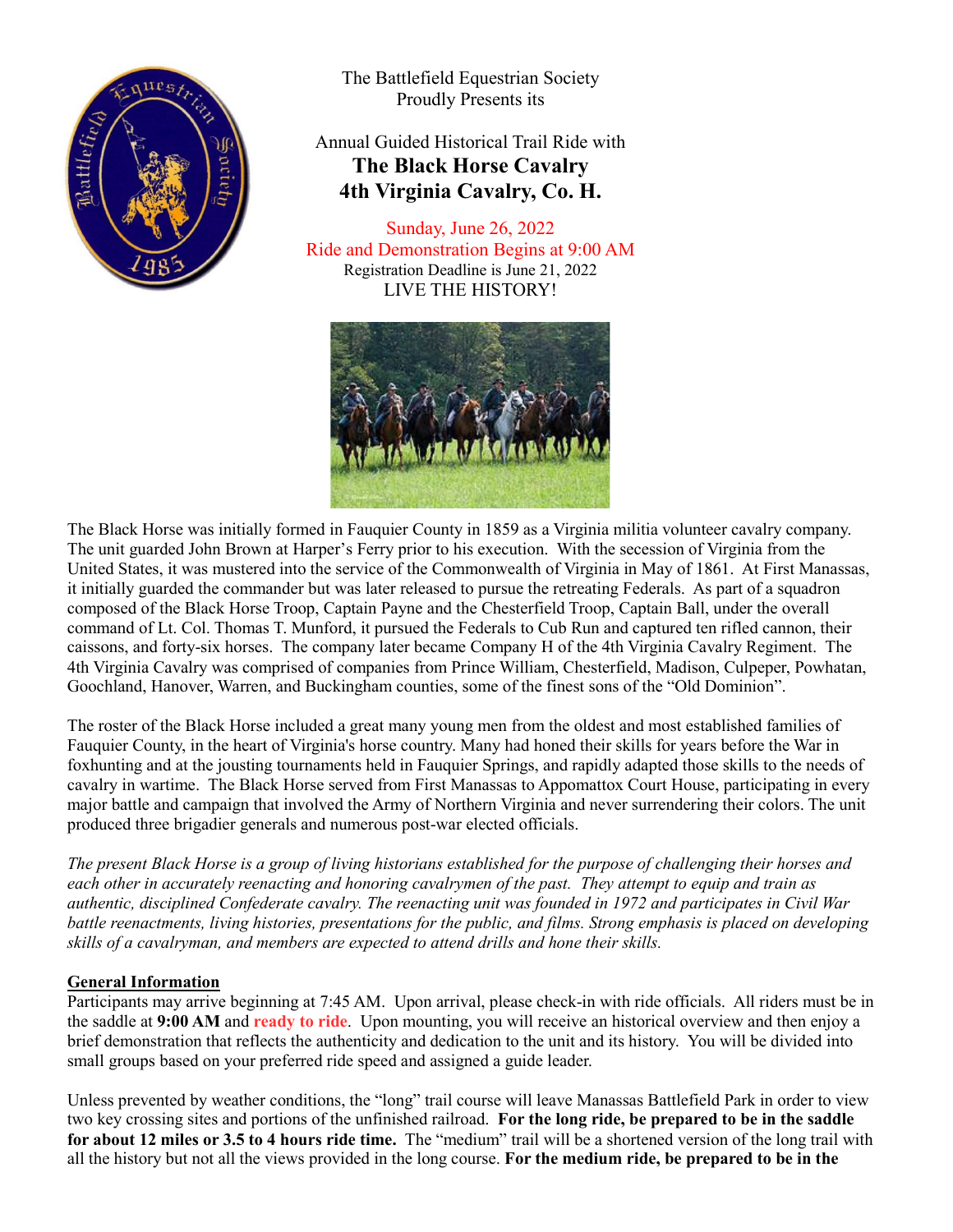**saddle for about 10 miles or 3 hours ride time. If you do not feel you or your horse can handle the distance and time of the long or medium ride, PLEASE request the shorter ride.** The shorter ride is planned to largely follow the Matthews Hill Loop covering about 4.5 miles or 2 hours ride time. The speed of all groups may be reduced/limited by weather, trail conditions and safety. **Horses should be prepared for water crossings in advance.** The ride will include water crossings, narrow trails, and maneuvering muddy banks.

Upon your return from the ride, lunch and refreshments await you. While you may enjoy your lunch in the staging area in the company of the Black Horse Cavalry, lunches will be boxed for ease of carrying back to your trailers as seating in the staging area may be limited.

Ample trailer parking is available. Parking attendants will be onsite for ease and coordination – please obey the requests of the attendants. Please bring your own water as no onsite water is available other than nearby creeks. Portable rest room facilities will be available. For the safety of the horses, riders and volunteers, please leave your dogs/pets at home. Due to liability, BES does not allow non-registered friends/riders to ride along or park their trailer at the event site.

#### **Registration/Cost**

**Entries must be received with all required documentation and be paid in full by the registration deadline of Tuesday, June 21st.** Late entries may be accepted for an additional fee. If after the deadline, please contact Rain Montes at bes.manassas@gmail.com or 703-772-1753 (email or text preferred). *Incomplete entries (missing paperwork or payment) will not be accepted.* Entry fees are non-refundable unless the ride is cancelled.

Online registration as well as an optional electronic payment via PayPal invoice is available for this ride! Click [HERE](https://forms.gle/F9wELJmcE4LfrLpo6) for the online registration form. You may need to copy the hyperlink and paste into your browser. The liability waiver and Coggins may be submitted electronically via the online registration form, emailed to Rain Montes at [rainmontes@gmail.com,](mailto:rainmontes@gmail.com) or mailed in with your payment. All payments must be provided via PayPal invoice or mailed and received by Tuesday, June 21<sup>st</sup>. The registration form and liability waiver are attached and also available on the BES website [\(http://battlefieldequestriansociety.org\)](http://battlefieldequestriansociety.org/).

#### **Lunches will also be available for purchase when you register.**

#### **Ride Fees**

- BES Members  $\rightarrow$  \$35
- Non BES Members  $\rightarrow$  \$40
- All Juniors (17 & under) Members and Non-Members  $\rightarrow$  \$20
- Lunches  $\rightarrow$  \$10
- Late Registration  $\rightarrow$  \$15 additional, Contact Rain Montes at bes.manassas@gmail.com or 703-772-1753 (email or text preferred).
	- o If late registration is accepted, all fees must be paid via PayPal
	- o Lunch may not be available if registering late

#### **Your registration must be complete including application, liability waiver, Coggins, and full payment before your registration is accepted.**

The following must be submitted with your registration entry:

- Completed Registration Form (one for each rider).
- Signed Waiver (one for each rider).
- Current negative Coggins (dated within 12 months of ride date)
- Entry fee: Either to be invoiced via PayPal or Check or Money Order made payable to "BES" or "Battlefield" Equestrian Society"

Online registration is preferred but if submitting via mail, please send to the following address in sufficient time to meet registrations deadline: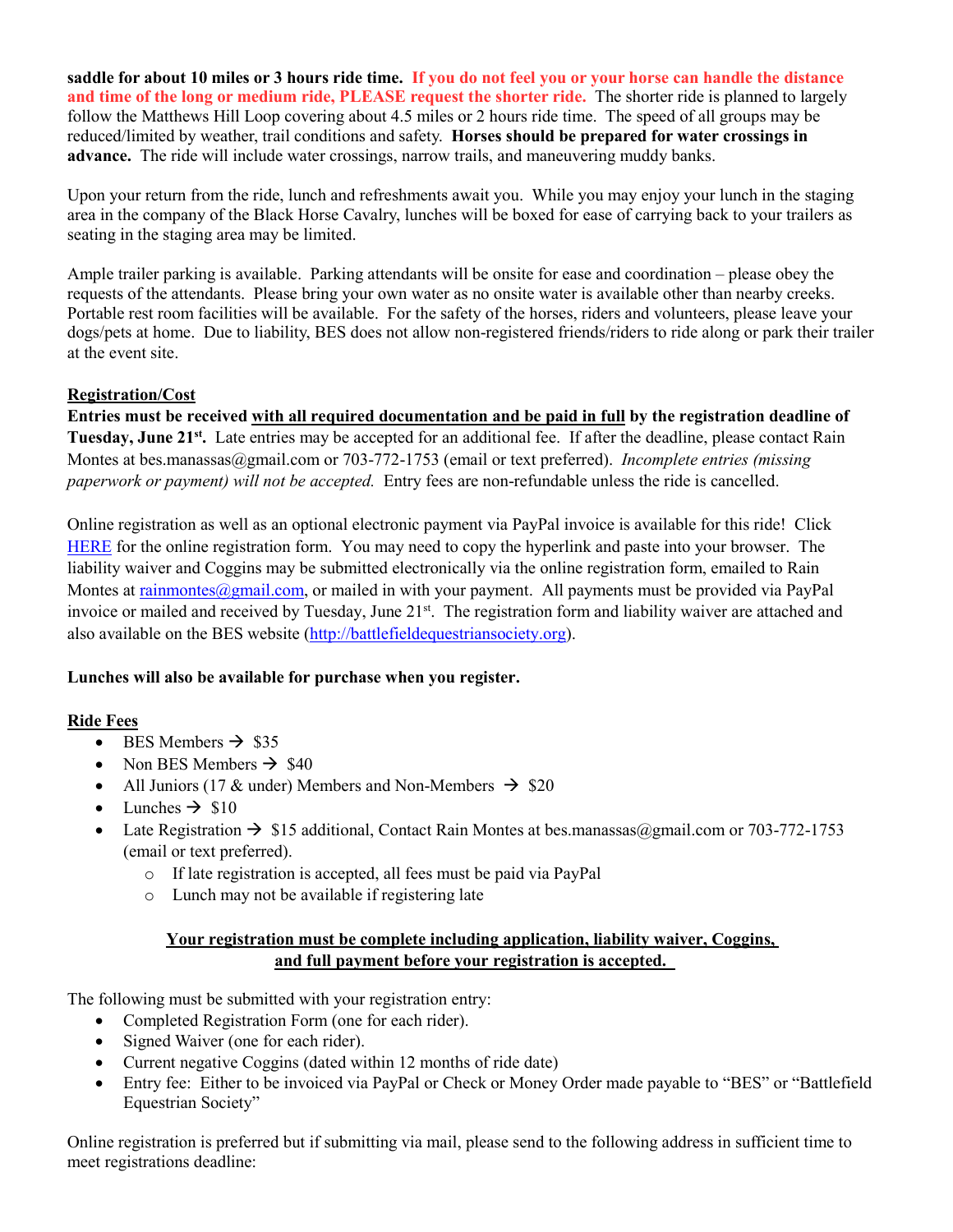Battlefield Equestrian Society Historical Ride Registration c/o Dee Mordas 3504 Aldie Road Catharpin, VA 20143

#### **BES Membership**

If you are not already a member, join or renew your membership now and take advantage of the lower cost Members ride entry fee! Our membership form is available at [BES Membership](http://battlefieldequestriansociety.org/Membership/MembershipApp.pdf) and membership fees can be paid with your registration.

#### **Directions**

From I-66, take Exit 47 onto Route 234 North. Travel ~1.4 miles and turn right at the light onto Route 29 North (Stone House is on the corner). Travel less than a mile and look for signs on the right. Ride base is located between the Stone House and the Stone Bridge on Route 29.

#### **Inclement Weather Policy**

The event will be held rain or shine but may be cancelled if weather or trail conditions are considered to be hazardous. If the event is cancelled, you will be notified by email (by phone if no email available) by 8:00 PM the evening prior to the ride.

#### **Contact Information**

For more information or if you have any questions, please contact: Rain Montes, Ride Secretary at [bes.manassas@gmail.com o](mailto:bes.manassas@gmail.com)r 703-772-1753 (email or text preferred), Dewey Brown, BES President at 540-272-6368 or [gohrsecrzy@aol.com](mailto:gohrsecrzy@aol.com)  BES Website: [www.battlefieldequestriansociety.org](http://www.battlefieldequestriansociety.org/)

**We look forward to you joining us for a great experience for you and your horse that benefits the equestrian trails at Manassas National Battlefield Park. BES thanks you for your support.**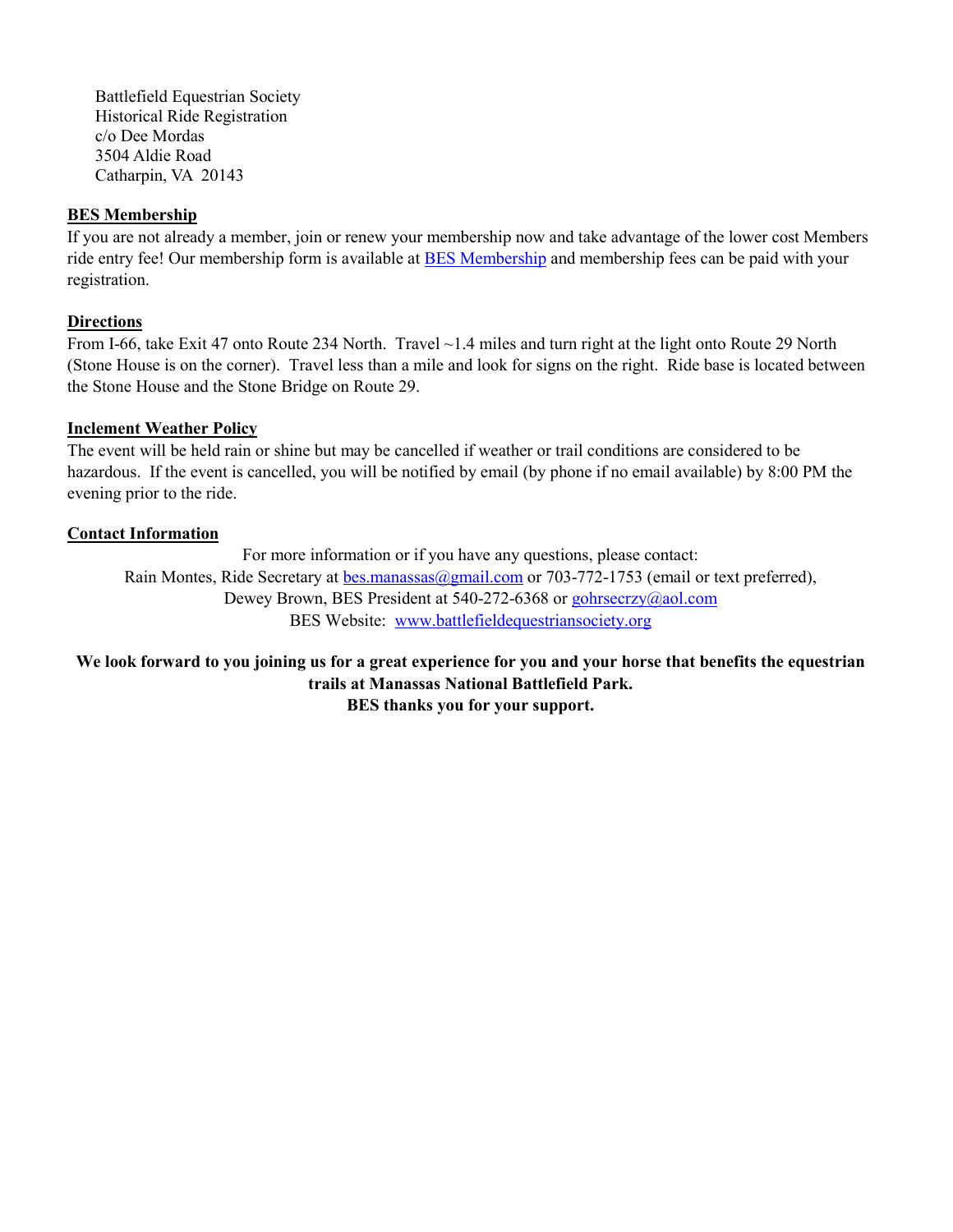

# **Battlefield Equestrian Society**

# **ANNUAL GUIDED HISTORICAL TRAIL RIDE**

In Manassas National Battlefield Park

# Your Guides: **The Black Horse Cavalry**

Sunday, June 26, 2022 (Registrations due June 21, 2022)

### **Ride Registration Form**

| City: ________________________________State: ______________ Zip: _______________                                                                                                                                                                                                                                                                                                                                            |  |  |  |  |
|-----------------------------------------------------------------------------------------------------------------------------------------------------------------------------------------------------------------------------------------------------------------------------------------------------------------------------------------------------------------------------------------------------------------------------|--|--|--|--|
| Home Phone: ________________________Cell Phone: ________________________________                                                                                                                                                                                                                                                                                                                                            |  |  |  |  |
|                                                                                                                                                                                                                                                                                                                                                                                                                             |  |  |  |  |
| <b>Ride Preference</b> (Please choose one selection from the following pace and length of ride):<br>Long Route – Walk/Trot/possibly Canter Please group me with fellow rider(s)*:<br>Medium Route - Walk/Trot<br>Short Route - Walk Only<br>(*Group requests may not exceed 10 riders in total and rides requesting different speeds will be grouped with the slower)                                                       |  |  |  |  |
| If you want Lunch (\$10), note Lunch Choice: No Lunch Cleggie Ham Turkey                                                                                                                                                                                                                                                                                                                                                    |  |  |  |  |
| The following must be received by the deadline of June 21 <sup>st</sup> :<br>_ Completed Registration (one for each rider)<br>___ Signed Waiver (one for each rider)<br>Copy of current negative Coggins (dated within 12 months of the ride date)<br>Full payment by Check or Money Order made payable to "BES" or invoiced and paid via PayPal.                                                                           |  |  |  |  |
| <b>BES Ride Fees:</b><br><b>Entry Fees:</b><br>BES Members = \$35.00, Non BES Members = \$40.00, All Juniors = \$20.00<br>Lunches = \$10.00 per person (Lunch may not be available if registering late.)<br>Late Fee = \$15; After June 21, 2022, contact Rain Montes at bes.manassas@gmail.com<br>or 703-772-1753 (email or text preferred)<br>Annual BES Membership (enter as BES Member): \$20 individual or \$30 family |  |  |  |  |
| Online Registration Preferred, but if mailing, send to:<br><b>Battlefield Equestrian Society</b><br><b>Historical Ride Registration</b>                                                                                                                                                                                                                                                                                     |  |  |  |  |

 c/o Dee Mordas 3504 Aldie Road Catharpin, VA 20143

Email contact: [bes.manassas@gmail.com](mailto:bes.manassas@gmail.com)